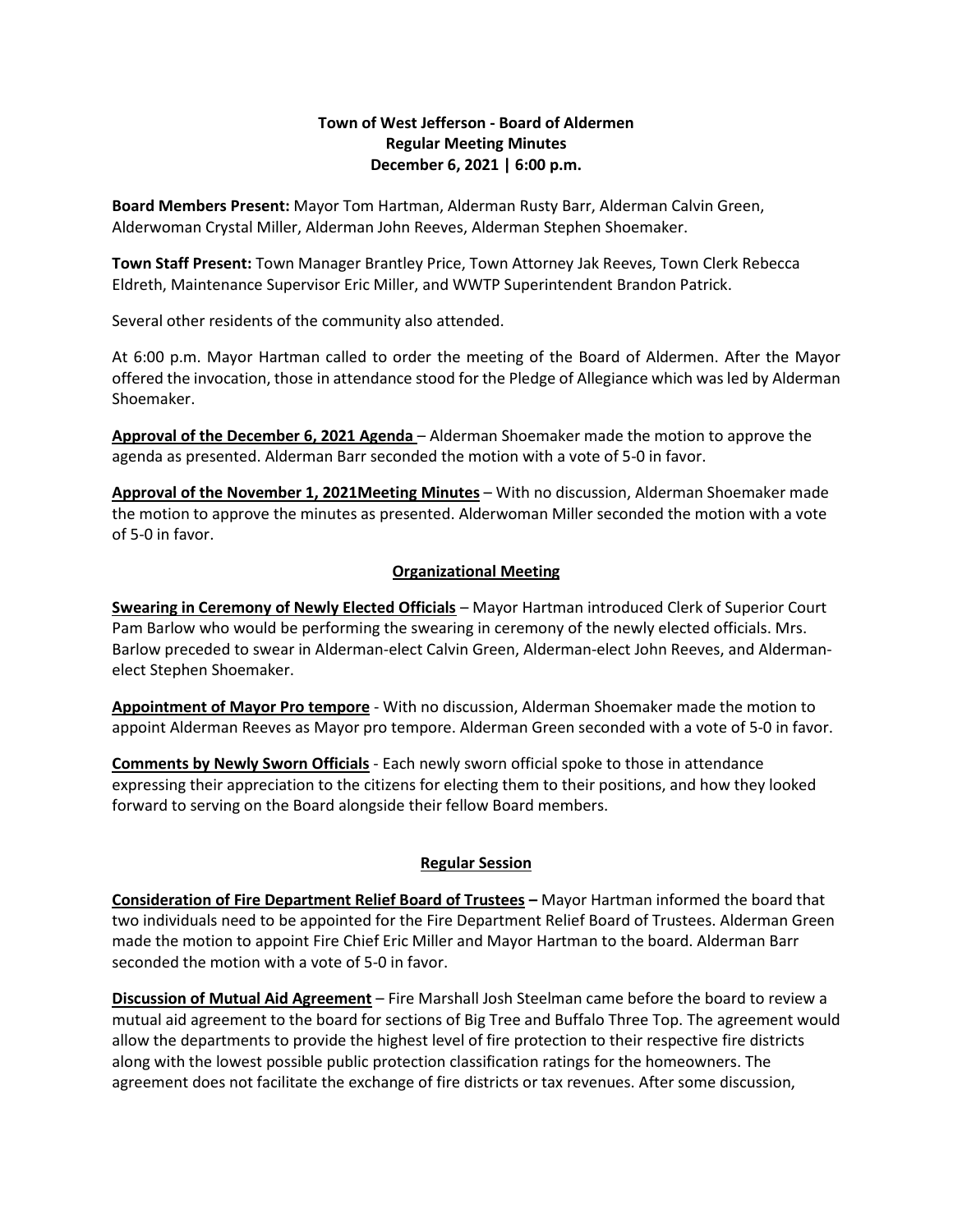Alderman Shoemaker made the motion to approve the agreements as presented by Fire Marshal Steelman. Alderman Reeves seconded the motion with a vote of 5-0 in favor.

**Consideration of 2022 Christmas in July Layout** – Jane Lonon and John Smyre spoke on behalf of the Christmas in July Committee to present the plan to return the event to Jefferson Avenue. A map with the road closures was provided to the board with detours highlighted along Backstreet and Hice Street to School Avenue. The new layout would close Jefferson Avenue from Ashe Street to Second Street along with Main Street from Backstreet to the intersection for School Avenue and Sixth Avenue allowing the intersection to remain open to traffic. The new arrangement would stage the vendors in a checkerboard style pattern with the openings of the booth facing the sidewalks. The main stage would be placed on Main Street facing Jefferson Avenue. After some discussion, Alderman Shoemaker made the motion to approve the new layout. Alderwoman Miller seconded with a vote of 5-0 following the motion.

**Introduction of Ashe County Museum New Administrator** – Andrew Cole, the new administrator of Ashe County Museum introduced himself and extended the invitation to the Toys for Tots toy drive. The Board welcomed Andrew.

**Consideration of SB 300 Ordinance Revision** – Mayor Hartman stated that last month Town Attorney Jak Reeves reviewed Senate Bill 300 which would require the town to amend the ordinances that can be criminally enforced. The revisions have a deadline of December 2021. Revisions for Chapter 93 Noise and Chapter 94 Nuisances were presented to the board that include the penalty listed within the chapters. Alderman Reeves made the motion to approve the ordinances as written. Alderman Shoemaker seconded the motion with a vote of 5-0 in favor.

**Consideration of Personnel Policy Amendment** – Mayor Hartman explained that the new property insurance carrier for the Town has made a recommendation for the Town to review Motor Vehicle Records as the insurance company believes the inquiry will strengthen the current safety protocols. The Town Attorney has reviewed the recommendation and would like to see the revision added to the personnel policy. After some discussion Alderman Shoemaker made the motion to approve the revision as presented. Alderman Barr seconded the motion with a vote of 5-0 in favor.

**Consideration to Adopt Wellhead Protection Plan** – An update to the Wellhead Protection Plan is required every five years. The update includes the addition of the new well site located near GE off Ray Taylor Road. With no discussion, Alderman Reeves made the motion to approve the updated protection plan as presented. Alderman Barr seconded with a vote of 5-0 in favor.

**Consideration of Letter of Joint Venture on Paddy Mountain** – A letter of agreement has been drafted for the collaboration between the Town of West Jefferson, County of Ashe, and Blue Ridge Conservancy on the purchase, development, and future maintenance of the Paddy Mountain property. Alderman Shoemaker made the motion to approve the agreement as presented. Alderwoman Miller seconded the motion with a unanimous vote of 5-0 in favor.

**Consideration of Proclamation for Round Up for Paddy Mountain** – Round Up for Paddy campaign has been established to assist with raising the additional funds for the purchase of Paddy Mountain.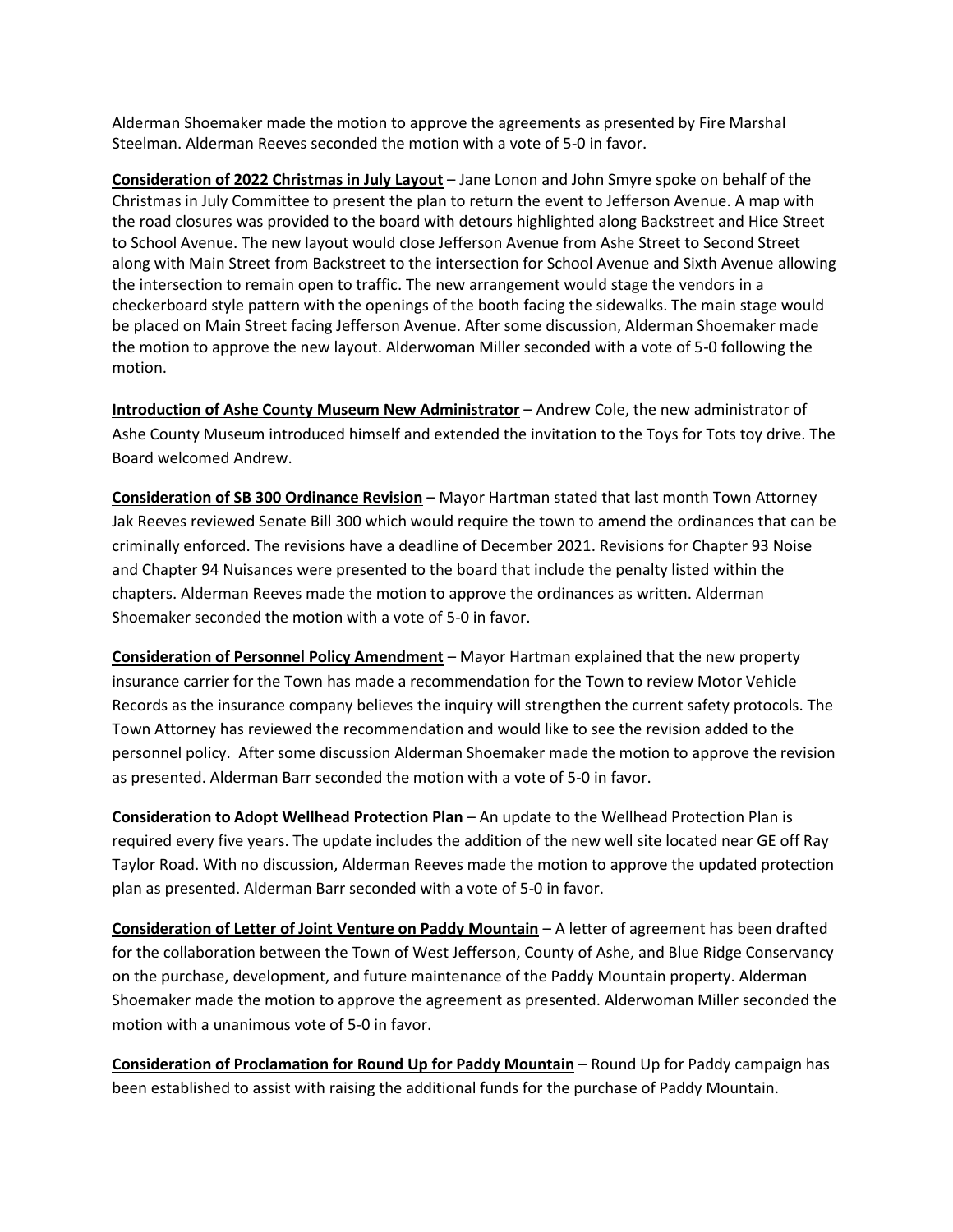Alderman Shoemaker made the motion in support of the proclamation. Alderwoman Miller seconded the motion with a vote of 5-0 in favor of the motion.

**Consideration of Cemetery Plot Purchase** – With no discussion, Alderman Shoemaker made the motion to approve the cemetery plot purchase for Gerold and Shelley Elliott. Alderman Reeves seconded the motion with a vote of 5-0 in favor.

**Discussion of January Meeting Date** – After some discussion, the date of Tuesday, January 4, 2022 was selected for the next meeting due to January 3, 2022 being a holiday.

#### **Police Report** – Absent

**Water/Wastewater & Maintenance Report** – WWTP Superintendent Brandon Patrick gave his report to the Board. Rain totals for the month were reported at 1.4 inches. A 6-inch water main was repaired on Jefferson Avenue before the Thanksgiving holiday. Since repairing the leak the flow at the wastewater plant has decreased by 40,000 gallons per day. The filter plant currently remains closed. The Board thanked Brandon for his report.

**Maintenance Report** – Maintenance Supervisor Eric Miller gave his report to the Board. Monthly totals were reported with 54 locate tickets, 3 water leaks, 2 sewer issues, 5 taps installed, and 2 loads of junk hauled to the landfill. The maintenance department welcomed 2 new employees this month. The Board thanked Eric for his report.

**Town Managers Report** – Brantley Price, Town Manager congratulated the reelected members of the board. COVID-19 cases for Ashe County total 3534 with 60 cases active and 124 directed to quarantine. Over half the population has been either partially or fully vaccinated. An average of 54 clients per day have been accessing the public wifi with numbers averaging 100-150 users on Saturdays. The Town has put a hold on spending the American Rescue Plan funds as projects over \$5000 must be approved by the US Treasury, and it has been stated that no projects were to be approved at this time. The North Jefferson Avenue sidewalk project is ready to go out to bid. The bids will be for 2 sections in which one will replace the current section of sidewalk and the other to construct new sidewalks from 5<sup>th</sup> Street to 7<sup>th</sup> Street. Completion date for the project will be June 30 with a start date in March. The US Highway 221 aesthetics project has been awarded to Country Boy Landscaping, Inc with the completion date of the initial planting May 31, 2022. Taxes collected to date total 87% of the levy. Sales tax was up 12% in August with a year-to-date increase of 9%. The oil barrels under the sidewalk in front of the old Burgess Furniture Store building have been removed as required for the sale of the building. The new industrial park has received permits for the waterline installation from the state. Sewer flow has been down due to the dry conditions with daily flows of 160,000 gallons. The maintenance department have added 2 new employees, and both seem to be good additions to the team. The police department received a \$20,000 grant from the Governor's Crime Prevention for new radios with the assistance of the High Country Council of Governments. A small issue was reported on the audit as the police budget was overspent by \$4,000 due to placing COVID funds in the expense account instead of the revenue account. Priscilla Norris will be here to review the audit in January. The county currently issued a burning ban within 100 feet of a residence. Brantley then reminded the Board of the Christmas lunch at Craft Bistro on Friday, December 10<sup>th</sup> at Noon. The Board Thanked Brantley for his report.

**Aldermen Comments** – Mayor Hartman congratulated the recently reelected members to the board. All members of the Board thanked those in attendance.